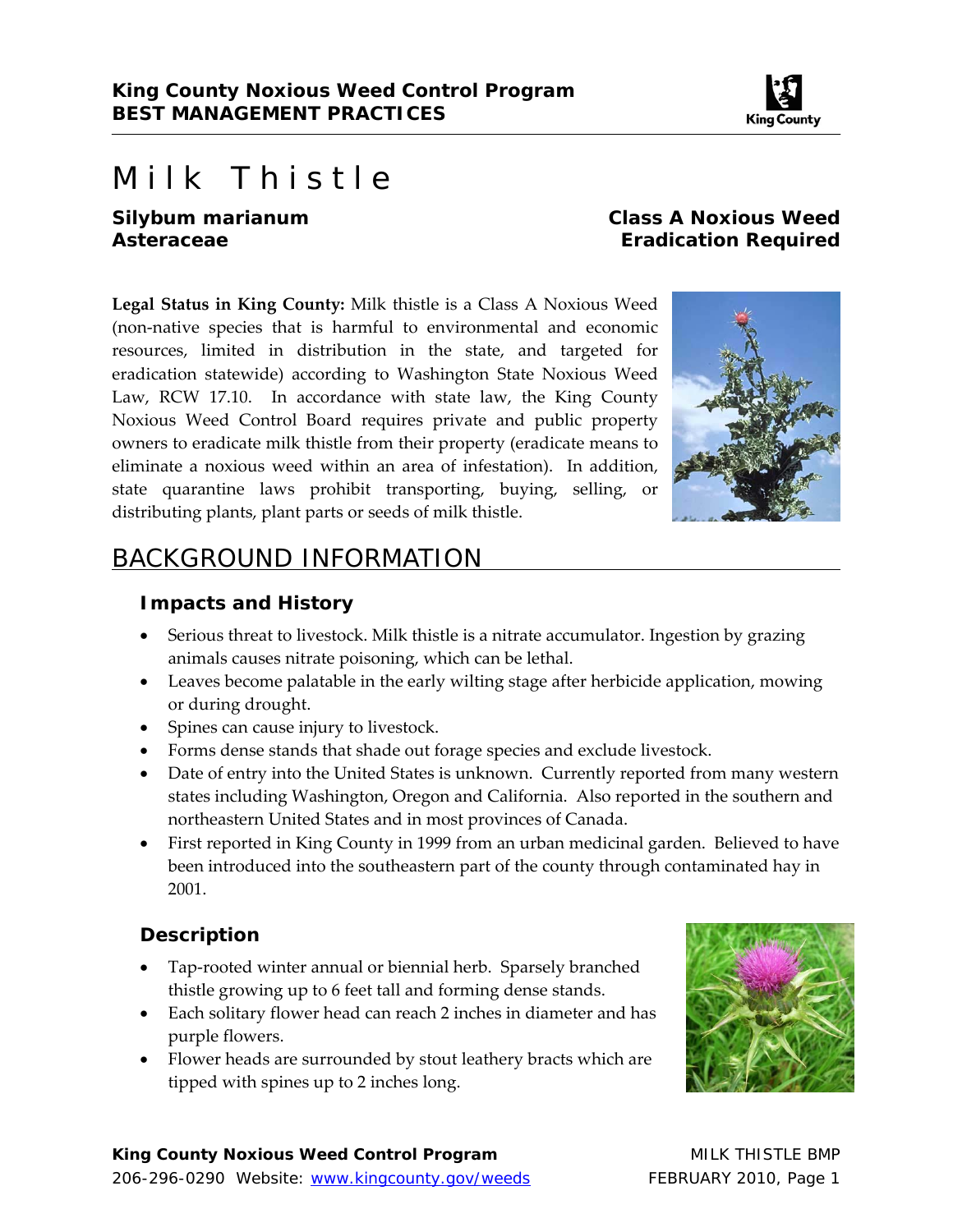- Leaves are dark green with distinctive white marbling. The marbling follows the veins
- and appears as if someone had poured milk on the leaves, hence the common name. Leaf margins are tipped with spines up to  $\frac{1}{2}$  inch long.
- Rosettes leaves are large, up to 10 inches wide and 20 inches long. Rosettes can reach 3 feet in diameter.
- Seeds are heavy (20 mg) and fall close to the parent plant. Seeds are dark brown and about ½ inch long.

# **Habitat**

- Typically found in full sun or partial shade in pastures, on roadsides and on soils with high nitrogen content.
- Most often found in pastures with high levels of nitrogen (e.g. dairies) and disturbed areas within those pastures.
- Also found on roadsides and fields, and in ornamental/medicinal gardens.

# **Reproduction and Spread**

- Reproduces by seed. Plants that go to seed die at the end of the season.
- **Plants can flower from April to October.**
- Seeds are heavy (20 mg) and have a deciduous pappus which means most seeds fall near the parent plant. Seeds can be dispersed for longer distances by animals, on equipment and vehicles, and in hay. Large plants may produce more than 6,000 seeds.
- Unopened, fully formed flower buds will produce seeds if left attached to the plant.
- Seeds can be viable for at least 9 years. Tilling, overgrazing or other soil disturbance will cause these dormant seeds to germinate.
- Seeds germinate throughout the year in western Washington. Seeds germinate whenever temperature (32 $^{\circ}$  to 86 $^{\circ}$  F) and moisture conditions are favorable.

# **Local Distribution**

The heaviest concentrations of milk thistle are in livestock grazing areas near Enumclaw in southeastern King County. Milk thistle is also found on several county roads near Enumclaw, a few sites in northern King County, and in medicinal and ornamental gardens in Seattle and other cities in the county.



Milk thistle by fence at a dairy in Enumclaw



Germinating seedling

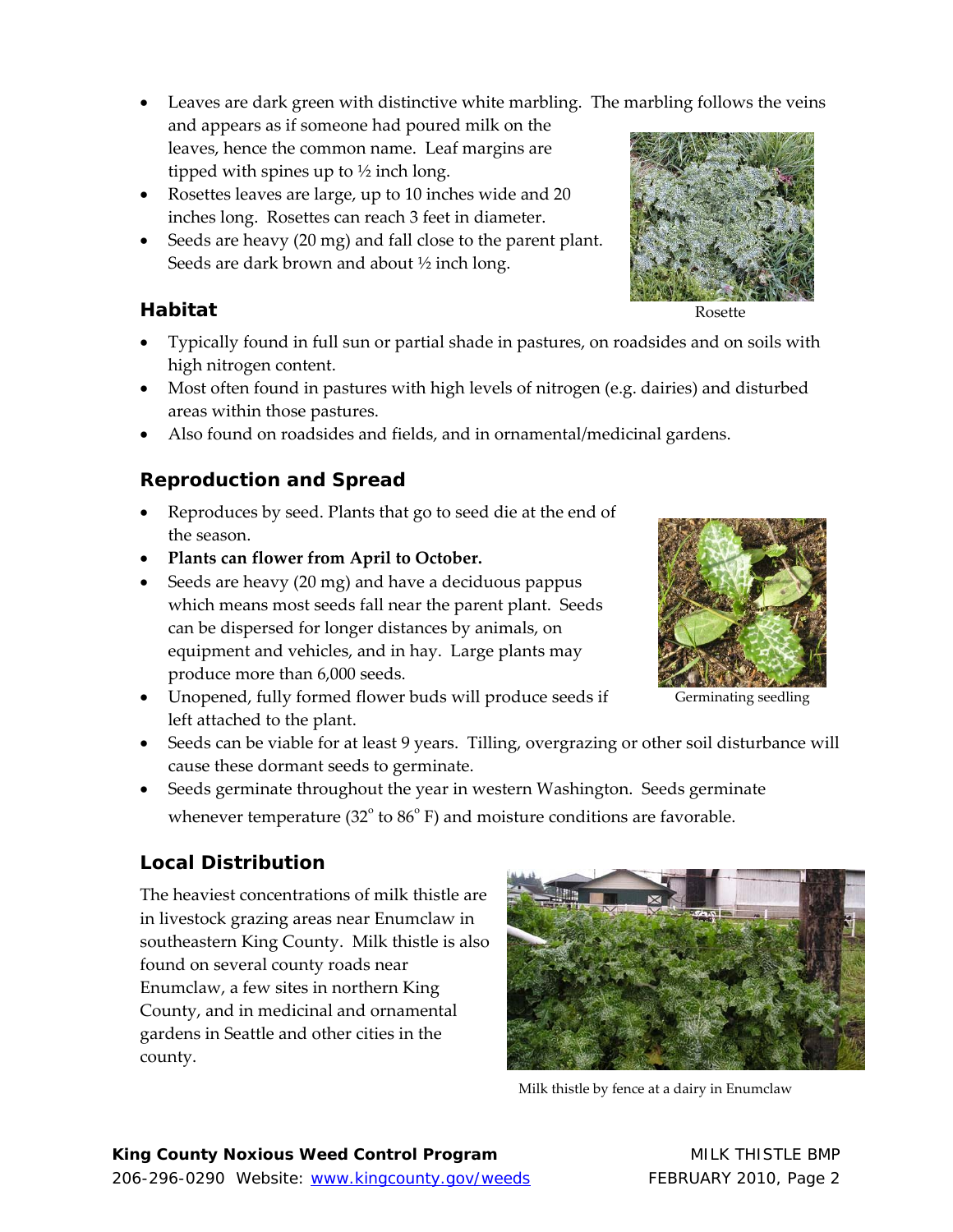#### **Integrated Pest Management**

- The preferred approach for weed control is Integrated Pest Management (IPM). IPM involves selecting from a range of possible control methods to match the management requirements of each specific site. The goal is to maximize effective control and to minimize negative environmental, economic and social impacts.
- Use a multifaceted and adaptive approach. Select control methods that reflect the available time, funding, and labor of the participants, the land use goals, and the values of the community and landowners. Management will require dedication over a number of years, and should allow for flexibility in method as appropriate.

#### **Planning Considerations**

- Survey area for weeds, set priorities and select best control method(s) for the site conditions and regulatory compliance issues **(refer to the King County Noxious Weed Regulatory Guidelines)**.
- Control practices in critical areas should be selected to minimize soil disturbance or efforts should be taken to mitigate or reduce impacts of disturbance. Any disturbed areas need to be stabilized to control erosion and sediment deposition. Refer to the King County Surface Design Manual for further information about sediment and erosion control practices (call 206-296-6519 or go to http://kingcounty.gov/wlr/Dss/Manual.htm for more information). Minimizing disturbance also avoids creating more opportunities for germination of weed seeds.
- Small infestations can be effectively dug up. Isolated plants should be carefully removed in order to stop them from infesting a larger area.
- For larger infestations, the strategy will depend on the land use of the site. In pastures, good grazing practices and management for grass and forage species will greatly improve control of milk thistle. Specific suggestions are given in the Best Management section.
- Generally work first in least infested areas, moving towards more heavily infested areas.
- Minimize soil disturbance to avoid creating more opportunities for seed germination.
- Properly dispose of all parts of the plant (see Disposal Methods section below).
- Whenever possible, control should be done before plants are flowering to prevent seed production.

# **Early Detection and Prevention**

- Milk thistle is easier to find once it flowers. Monitor pastures, areas used by livestock, and roadsides for new populations of milk thistle in **May, June and July**.
- Dig up isolated or small populations. If there are more rosettes than you can remove manually, it may be necessary to treat the area with an appropriate herbicide in the spring. Selective herbicide applications in the fall will reduce the number of germinating seedlings the following spring.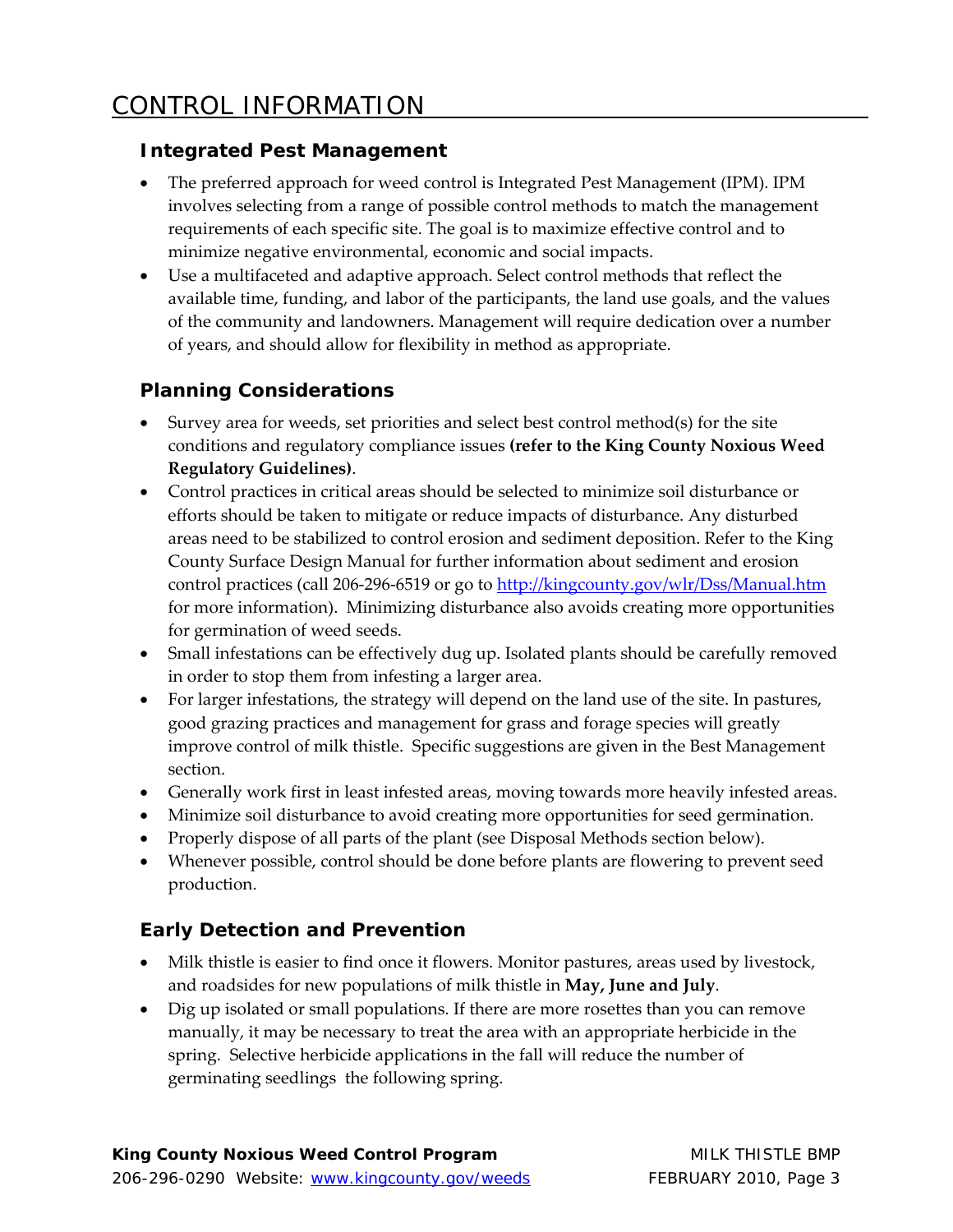- Prevent plants from spreading away from existing populations by washing vehicles, machinery, boots and animals that have been in infested areas.
- If animals are being moved from an infested pasture to an un‐infested pasture, first hold them for at least five days if possible so that the seeds pass out of the animals' digestive system.
- Manage pastures for grass cover and minimal soil disturbance.

#### **Manual**

- **Dig up the plants whenever you see them.** Milk thistle can be easier to find once it flowers. This can occur from April to October. Remove plants before they flower.
- Plants in flower can form viable seeds even after they are dug up, so carefully bag and dispose of all flowering plants, especially later in the season when seeds are beginning to form. If the plants are in seed, it is very difficult to bag the seed heads without dispersing the seeds. In these cases, carefully cut off the seed head and place in a bag to prevent dispersing the seeds.
- In areas where mature plants are removed, there are usually many small rosettes and seeds left in the soil. Carefully search the area for rosettes or germinating seedlings and dig them up. Completely removing plants is easiest when the soil is loose or wet.
- Return to the same location later in the spring and in the fall to remove plants coming up from seeds already in the soil and continue to monitor the area for several years.
- The use of hand mechanical tools is allowable in all critical areas in unincorporated King County. For other areas, check with the local jurisdiction about any restrictions.

#### **Mechanical**

- Mowing will **not** eradicate milk thistle effectively. Plants are able to re‐sprout and flower again in the same season when mowed. Plants that are regularly mowed can persist as short‐lived perennials or can flower below the level of the mower. Milk thistle plants that are pushed over by the tires of the tractor will often still go to flower.
- Mowing may increase the amount of toxin ingested by grazing animals because milk thistle becomes more palatable as it wilts.
- Mowing may spread flower heads, which can form viable seeds, to new areas.

# **Cultural**

- In pastures, good grazing practices and management for grasses and forage species will reduce the opportunity for milk thistle to spread or become established.
- Minimize soil disturbance and re-vegetate disturbed areas to reduce seedling germination.

#### **Chemical**

- **Precautions:**
	- o Herbicides should only be applied at the rates and for the site conditions and/or land usage specified on the label of the product being used. **Follow all label directions**.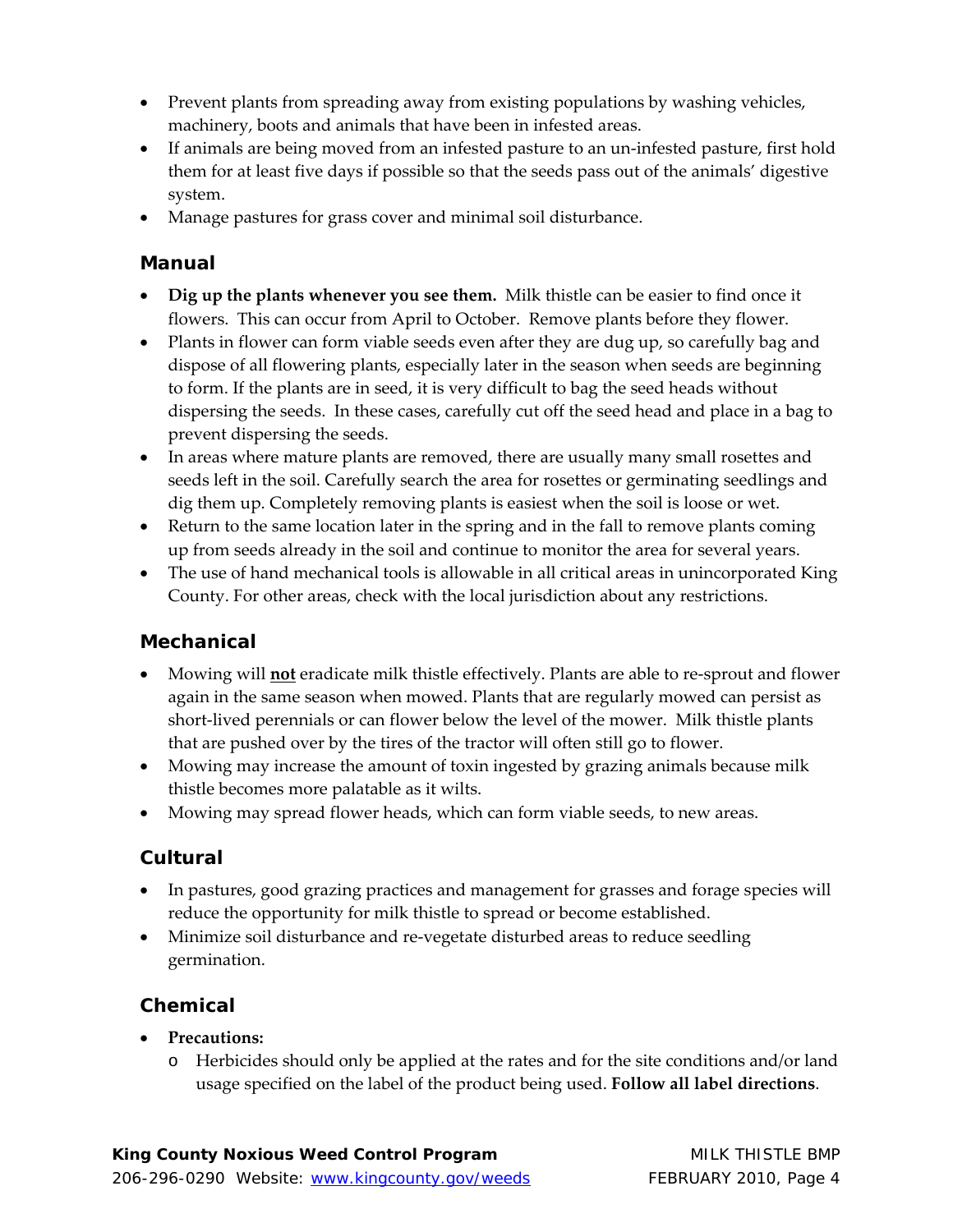- o For herbicide use in critical areas and their buffers, certain restrictions apply depending on the site and jurisdiction. In unincorporated King County, refer to the **King County Noxious Weed Regulatory Guidelines** for a summary of current restrictions and regulatory compliance issues. Elsewhere, check with the local jurisdiction.
- o For your personal safety, at a minimum wear gloves, long sleeves, long pants, closed toe shoes, and appropriate eye protection. Follow label directions for any additional personal protection equipment needed.
- For control of large infestations, herbicide use may be necessary. For milk thistle, it is most effective to apply a selective broadleaf herbicide and surfactant in the spring and again in the fall. Infested areas should not be mowed until after the herbicide has had a chance to work.
- For several years following treatment, monitor areas for new plants germinating from the seed bank.

#### **Specific Herbicide Information**

**Selective Broadleaf Herbicides (such as aminopyralid, 2,4‐D, metsulfuron and dicamba)** are most effective when milk thistle is growing in a grassy area. The addition of a suitable non‐ionic surfactant to the herbicide will help penetrate the thick leaf cuticle and improve results. Retreatment later in the season and in the fall is necessary to eradicate plants missed by the initial application and late‐germinating plants. Continue to monitor for new plants for at least nine years after the initial treatment and following any disturbance to the soil such as overgrazing or vehicle tire ruts. **NOTE: Certain additional restrictions apply for products containing Triclopyr BEE (e. g. Garlon 4, Crossbow)**. **Refer to the King County Noxious Weed Regulatory Guidelines for more details**.

Selective herbicides that are effective on milk thistle include 2,4‐D (many products), aminopyralid (Milestone), clopyralid (e.g. Stinger or Transline), dicamba (e.g. Vanquish or Banvel), metsulfuron (e.g. Escort), and combination treatments of 2,4‐D and aminopyralid or 2,4‐D and clopyralid. If livestock are present, check the label for grazing restrictions and damage to forage plants. If hay is to be harvested from treated areas for mulch or compost, make sure to follow label restrictions on timing. Aminopyralid, clopyralid, 2,4‐D, dicamba and metsulfuron can harm certain grasses, alfalfa, clover and other legumes.

#### **Timing**

Apply selective herbicides with a non-ionic surfactant in the spring before any flowers appear. The best control is early in the spring after growth begins. Aminopyralid, clopyralid or a 2,4‐ D+aminopyralid or 2,4‐D+clopyralid formulation can be effective through bolting but prior to bud development. Fall applications of aminopyralid or clopyralid after rains have initiated seed germination are effective in reducing the number of seedlings and reducing the seed bank. Aminopyralid and clopyralid have some soil residual activity that provides extended control of germination, but must be used only on permanent pastures, rangeland or non‐crop areas. Aminopyralid does not have any grazing restrictions. Apply herbicide on warm days when winds are low. Check label for specific information on wind and rain guidelines.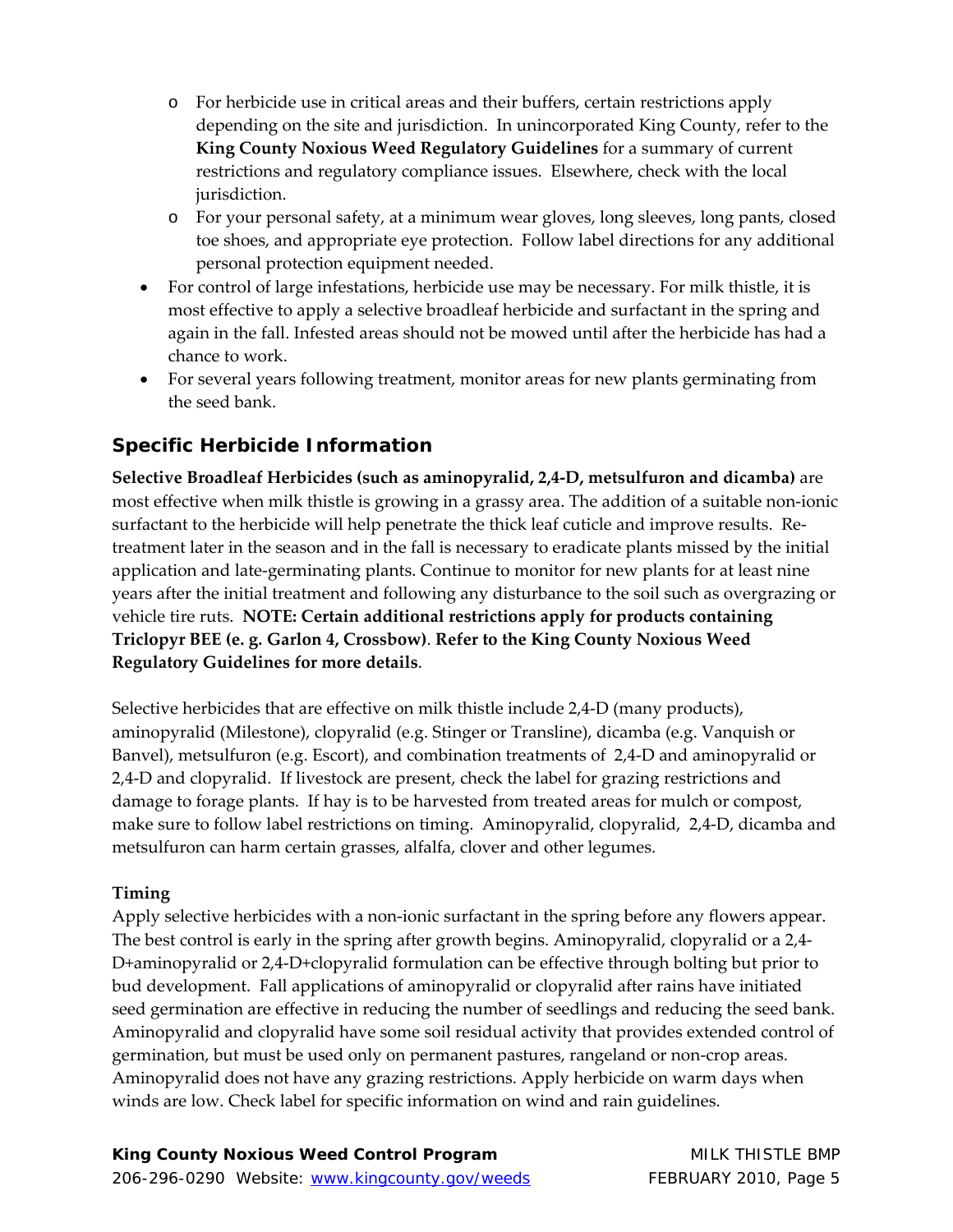**Glyphosate:** can effectively kill milk thistle and any other vegetation including grass. Treatment with glyphosate needs to be combined with effective re‐vegetation of the site to prevent milk thistle seedlings from re-infesting the area. Monitor the area for germinating seedlings or plants missed by the initial application.

The mention of a specific product brand name in this document is not, and should not be construed as an *endorsement or as a recommendation for the use of that product.* Chemical control options may differ for private, commercial and government agency users. **For questions about herbicide use, contact the King County Noxious Weed Control Program at 206‐296‐0290.**

# **Biological**

- Biological control is not recommended for milk thistle in Washington State as eradication is required. Population density and the number of flowering plants can be reduced but there will always be some plants remaining when using biological control agents.
- The seed head weevil (*Rhinocyllus conicus*) is not recommended for redistribution because it attacks a number of native thistles and USDA does not allow interstate transport of this insect.

# SUMMARY OF BEST MANAGEMENT PRACTICES

# **Small Infestations in Native and/or Desirable Vegetation**

- Dig up plants.
- Replace any divots created when removing the plants to lessen the amount of disturbed soil.
- If using herbicide, apply appropriate product and surfactant by spot spraying to minimize off target injury.
- Monitor site throughout growing season and remove any new plants.
- If using an herbicide in a grassy area, use a selective herbicide with a non-ionic surfactant to avoid injury to the grass.
- If using herbicide where livestock are present, be aware of grazing restrictions and damage to forage plants.



Milk thistle rosettes in a pasture

# **Large Infestations/Monocultures in Grassy Areas**

 Mowing is not effective for eradicating milk thistle. Mowing can be used if the infestation is found later in the year to keep the plants from flowering until an approved control method can be used. Do not mow milk thistle that that has formed flowers or gone to seed.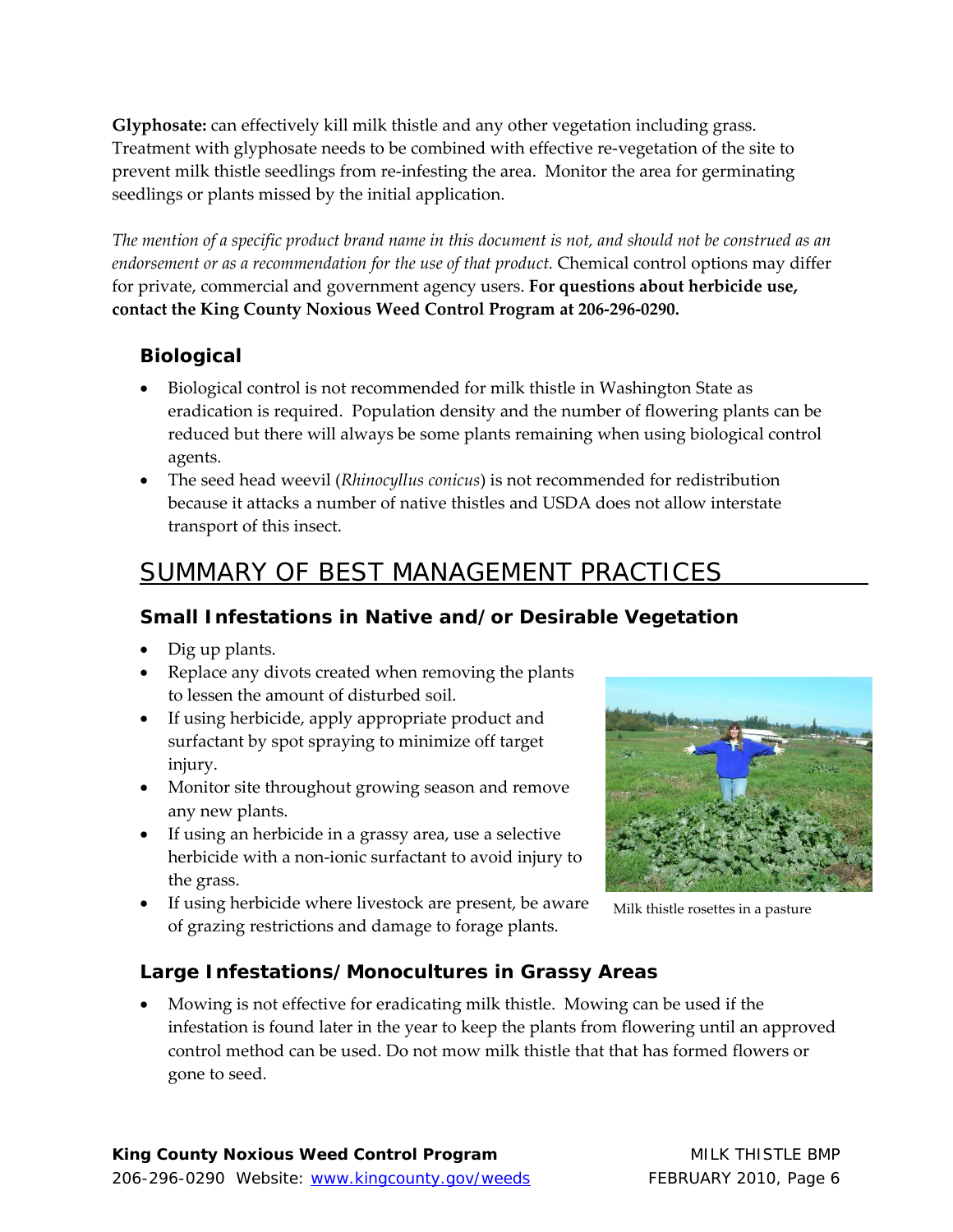- Large infestations can be controlled with selective herbicides. (See the Chemical section of this BMP). Re‐treatment later in the season and again in the fall is necessary to eradicate plants missed by the initial application and late‐germinating plants. If livestock are present, be aware of grazing restrictions.
- If plants are about to flower, cut and bag the flower heads and dig up the plant. Chop the plant into small pieces or bag the plant. Dispose of flower heads and plants in household garbage. Do not compost.
- Suppression of large infestations of milk thistle with a selective herbicide and surfactant will greatly increase grass production, which in turn increases the suppression of the milk thistle.
- Promote healthy grassy areas by seeding and fertilizing. Use a mix of grass and clover species to provide a competitive ground cover to suppress milk thistle germination. Fertilize according to the soil needs.
- If grassy area is used for grazing, the area should be managed to promote grass and clover vigor. Graze uniformly and move animals from area to area in a planned sequence leaving at least 3 inches of grass in each area. Avoid grazing when soil is very wet because holes can be opened up to new weed infestations.
- Minimize soil disturbance and re-vegetate disturbed areas.
- Be sure to monitor for milk thistle on edges of pastures, manure lagoons and disturbed areas around fences and watering holes. Remove isolated plants before they flower.

#### **Control in Riparian Areas**

- Additional permits may be required for control of infestations in riparian areas. See the Noxious Weed Regulatory Guidelines for more information or contact your local jurisdiction.
- In some cases, the cleared area will need to be replanted with native or non-invasive vegetation and stabilized against erosion. See the King County Surface Water Design Manual for further information about sediment and erosion control practices (http://www.kingcounty.gov/environment/waterandland/stormwater/documents/surfac e‐water‐design‐manual or call 206‐296‐6519).
- Focus on manual removal for small infestations if possible.
- Mowing will not eradicate milk thistle.
- For larger areas where herbicide use is warranted, spray using low pressure and large droplet size to reduce drift. If herbicide could potentially drift into the water or a wetland area, use only approved aquatic herbicides and surfactants after obtaining necessary permits.
- When large areas of weeds are removed, the cleared area needs to be replanted with native or non‐invasive vegetation and stabilized against erosion.
- If a non-selective herbicide is used in grassy areas, the area should be re-seeded to prevent reinvasion by weeds.
- Infested areas will need to incorporate a management plan lasting for several years to eradicate plants germinating from the seed bank.